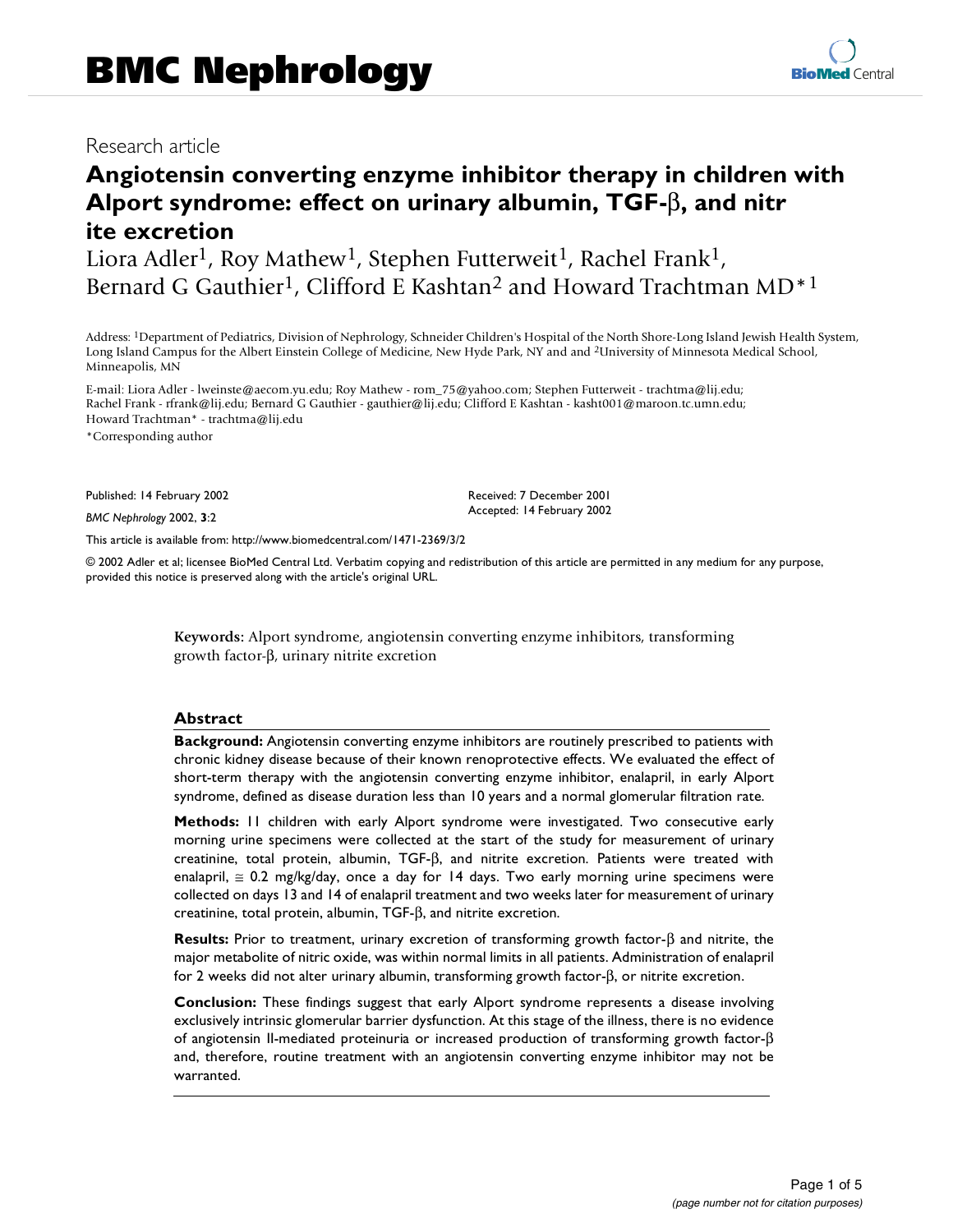## **Background**

Alport syndrome (AS) is a glomerulopathy caused by genetic mutations in type IV collagen, the main collagenous constituent of the glomerular basement membrane (GBM) [\[1\]](#page-3-0). The predominant form of AS is inherited as an X-linked dominant disease. Hematuria is the initial finding and proteinuria develops later secondary to the defective composition and ultrastructure of the GBM [[1](#page-3-0)]. Proteinuria increases with age and is a useful marker of disease progression. End stage renal disease (ESRD) eventually ensues in affected males, while the disease course is more benign in females. There is no specific therapy for AS and renal transplantation remains the definitive treatment [\[1\]](#page-3-0).

Transforming growth factor-β (TGF-β) and nitric oxide (NO) are important mediators of renal disease progression. TGF-β is a fibrogenic cytokine involved in normal wound healing and pathological fibrosis (). Intra-renal production of TGF-β is enhanced in patients with IgA nephropathy, diabetic nephropathy, lupus nephritis, and focal segmental glomerulosclerosis (FSGS) when they develop glomerular scarring [\[3](#page-3-1)]. The factors that control TGF-β overexpression in these renal diseases are not well understood. NO is a short-acting signaling molecule that is involved in the regulation of glomerular hemodynamics, mesangial proliferation, and net mesangial matrix production [\[4](#page-3-2)]. Diminished renal production in chronic renal disease may contribute to kidney fibrosis [\[5\]](#page-3-3). The role of TGF-β and NO in promoting progressive disease in AS is not known.

Treatment with angiotensin converting enzyme inhibitors (ACEI) is renoprotective in virtually all proteinuric forms of kidney disease [[6](#page-3-4)]. By reducing intraglomerular hypertension, ACEI prevent glomerular hyperfiltration. However, because angiotensin II is a potent inducer of TGF-β release, ACEI may also diminish renal fibrosis by a nonhemodynamic mechanism [\[7,](#page-3-5)[8\]](#page-3-6). Both ACEI and NO retard the progression to kidney failure and their renoprotective effects correlate with suppression of TGF-β [[9–](#page-3-7)[12\]](#page-3-8).

In view of these observations, we performed the following study to determine urinary protein, TGF-β, and nitrite (the stable metabolite of NO) excretion in children with early AS and to evaluate the impact of short-term ACEI therapy on these measurements.

#### **Materials and Methods** *Patients:*

11 children (5M:6F), mean age  $8.6 \pm 1.1$  years, with renal early biopsy-proven AS were included in this study. The duration of disease from the date of diagnostic biopsy until participation in this study was  $56 \pm 12$  months. The estimated glomerular filtration rate (GFR) was calculated using the age and sex-appropriate length-serum creatinine formulas [[13](#page-3-9)[,14](#page-3-10)]. Normal levels of blood pressure were defined based upon the updated Task Force Report on Blood Pressure Control in Children and Adolescents [\[15](#page-3-11)].

### *Clinical protocol:*

Two consecutive early morning urine specimens were collected at the start of the study for measurement of urinary creatinine, albumin, TGF-β, and nitrite excretion. Patients were then given enalapril (EN),  $\approx 0.2$  mg/kg/day, once a day for 14 days. The daily dose of enalapril was between 5–10 mg. The amount of drug and duration of treatment were the same as in a previous evaluation of ACEI therapy in sickle cell nephropathy [[16](#page-3-12)]. Two early morning urine specimens were collected on days 13 and 14 of EN treatment. Administration of the ACEI was then stopped and two early morning urine specimens were collected again two weeks later. This study was approved by the Institutional Review Board of the Schneider Children's Hospital of the North Shore-Long Island Jewish Health System and informed consent was signed prior to patient enrollment.

#### *Analytical methods:*

Urine creatinine was measured using standard methods. Urinary albumin and TGF-β were determined using commercially available EIA kits (R & D Systems, Minneapolis, MN). Urinary albumin excretion was expressed as the urine albumin: creatinine ratio (UAC) (mg/mg). The Greiss reaction was used to measure urinary nitrite excretion, which was expressed as nmol/mg creatinine.

#### *Statistical analysis:*

Data are presented as mean  $\pm$  SE. Differences between groups were analyzed using the ANOVA and t-test and results were considered significant if P < 0.05.

## **Results**

In the 11 patients who enrolled in this clinical study, the estimated GFR was  $146 \pm 14$  ml/min/1.73 m<sup>2</sup>. Blood was not drawn at the end of the 14-day EN treatment period and, as a consequence, the effect of ACEl therapy on GFR could not be determined. All of the children had a normal blood pressure without antihypertensive medications. Prior to EN treatment, the mean UAC was  $1.2 \pm 0.9$ (range:  $0.01-9.6$ ). In addition, the level of TGF- $\beta$  in the urine was  $60 \pm 11$  pg/mg creatinine, within the range observed in healthy subjects (50–300 pg/mg creatinine) [[17](#page-3-13)]. Finally, the baseline urinary nitrite excretion was 1466 ± 330 *versus* 836 ± 274 nmol/mg creatinine in normal control children  $(P = 0.16)$ .

At the end of two weeks of EN therapy, UAC was  $130 \pm$ 33% of pre-treatment levels, and remained elevated 14 days after treatment was discontinued, namely  $134 \pm 31\%$ of the baseline value. A decline in UAC >33% was ob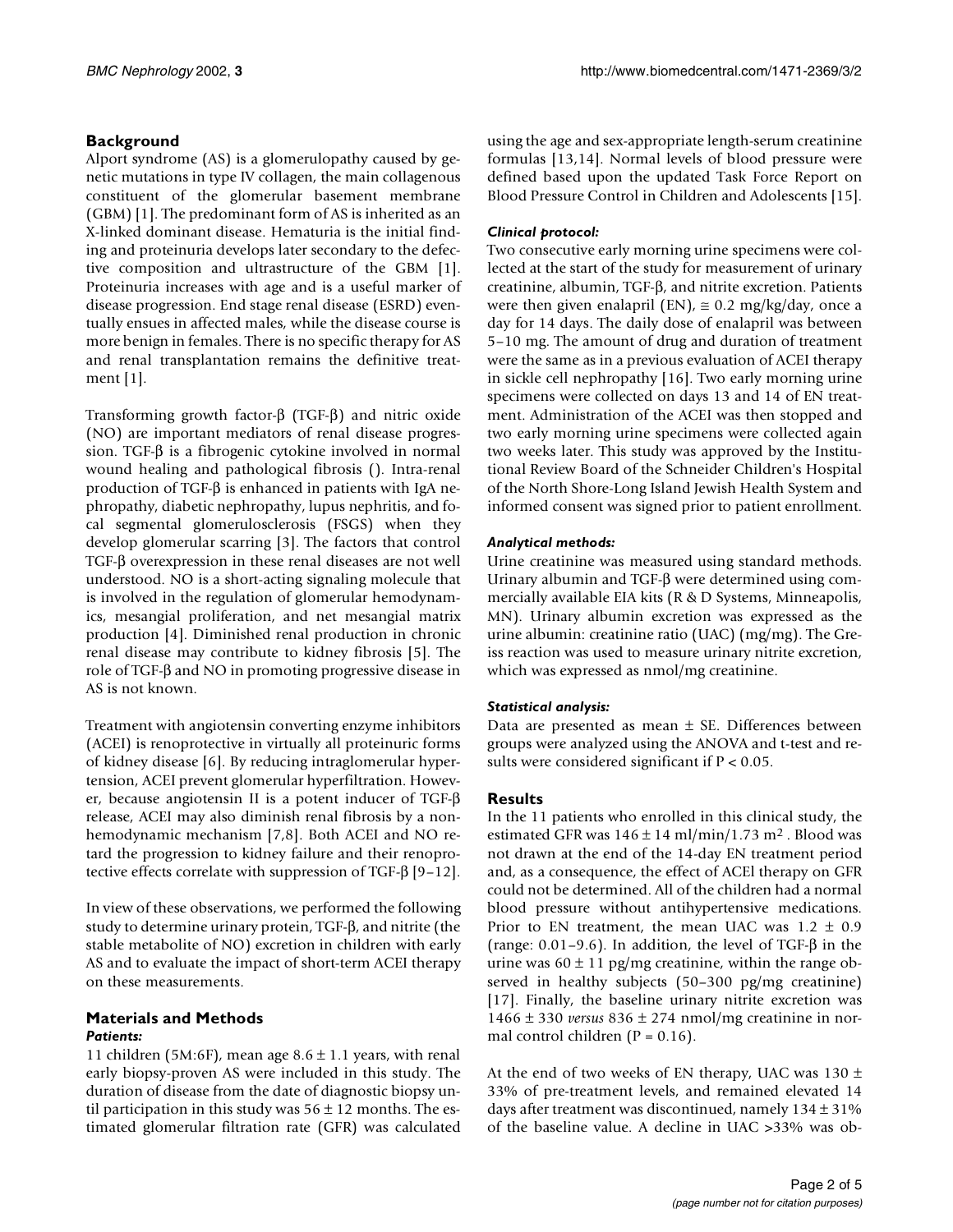served in only 2 patients, both of whose initial urine albumin concentration was >1000 mg/L (the urinary albumin: creatinine ratio (mg/mg) was 1.4 and 9.6 in these 2 children). In the urine samples collected after two weeks of ACEl therapy and after withdrawing EN two weeks later, the urinary TGF-β excretion was  $55 \pm 11$  and  $57 \pm 10$  pg/ mg creatinine, respectively. Compared to pre-treatment levels, urinary TGF-β levels were  $110 \pm 23$  and  $112 \pm 30$ %, respectively, of the baseline value at the completion of the 2-week course of ACEI therapy and 2 weeks after discontinuation of the medication ( $P > 0.4$ ). Similarly, shortterm ACEI therapy had no effect on urinary nitrite excretion,  $92 \pm 20$  and  $84 \pm 7$ % of baseline level, after 2 wk of EN therapy, and 2 wk after discontinuing the ACEI, respectively ( $P > 0.3$ ). The changes in urinary TGF- $\beta$  and nitrite excretion were not different in the two patients with significant albuminuria compared to the other 9 children.

All of the urinary measurements, i.e., albuminuria, TGF-β, and nitrite excretion, were comparable in boys and girls at baseline and in response to ACEI therapy. Although there was no correlation between the effect of EN therapy on albuminuria and the change in urinary TGF-β or nitrite excretion, the later two variables were significantly related to one another ( $P < 0.04$ ).

## **Discussion**

The children with biopsy-proven AS who were enrolled in this study had early disease, based upon a normal GFR, normal blood pressure, and sub-nephrotic range proteinuria. The urinary abnormalities observed in these patients were probably a consequence of genetic mutations in the  $\alpha$ 5 chains of type IV collagen and defective GBM ultrastructure [[1](#page-3-0)]. Although the long-term risk of disease progression differs in male *versus* female patients, based on the similar level of urinary protein excretion, it is likely that at the time of these investigations glomerular barrier function and the mediators of proteinuria were similar in all of the study participants.

In other progressive glomerulopathies, alterations in TGFβ and NO have been implicated in the steady decline in renal function, glomerulosclerosis, and tubulointerstitial fibrosis. The source of the fibrogenic cytokines and vasoactive mediators varies in different disease entities. For example, in IgA nephropathy, immune complex nephritis, and FSGS increased intra-renal levels of TGF-β and NO are the consequence of release by resident and/or infiltrating immunoeffector cells [[3](#page-3-1)]. In contrast, in diabetic nephropathy, metabolic disturbances, namely hyperglycemia, directly modulate TGF-β and NO synthesis by glomerular mesangial and renal tubular epithelial cells [[3](#page-3-1)[,7](#page-3-5)]. In diabetic nephropathy, alterations in intra-renal TGF-β production have been assessed by measuring urinary excretion of this cytokine [\[17\]](#page-3-13).

Measurements of urinary nitrite excretion are less interpretable than determinations of urinary nitrite + nitrate excretion because a variable portion (50–90%) of NO-related end products in the urine may represent nitrate [\[18](#page-3-14)]. However, nitrate excretion is primarily dependent on dietary intake and there is a close correlation between urinary nitrite and nitrate excretion in healthy subjects [\[18](#page-3-14)]. Therefore, because this was a short-term study and patients did not modify their diet for the duration of the 4 week experimental period, it is likely that the urinary nitrite excretion accurately reflects renal NO synthesis. The small non-significant decrease in urinary nitrite excretion after ACEI therapy, despite the known effect of these drugs to stimulate endothelial NO release, may be the consequence of a decline in GFR. A blood sample was not obtained at the conclusion of ACEI treatment to enable measurement of renal function. However, most pediatric patients with a GFR in the range noted for the children in this study do not develop a decline in renal function in response to EN therapy.

Our data indicate that in early AS, hematuria and sub-nephrotic range proteinuria are exclusively the result of intrinsic glomerular barrier dysfunction and are not the consequence of acutely reversible alterations in glomerular hemodynamics. In contrast to children with type I diabetes mellitus [\[17](#page-3-13)], there is no increase in renal TGF-β or NO production at this stage of the disease. The clinical data are in agreement with recent findings in a transgenic model of autosomal recessive Alport syndrome in which TGF-β was only involved in the late progression of the nephropathy [\[19](#page-3-15),[20](#page-3-16)]. Although male patients with AS are at greater risk than females of developing progressive kidney failure, our findings suggest that differences in renal production of TGF-β in the early phase of the disease cannot explain the impact of gender on prognosis. Although higher levels of proteinuria may stimulate release of these and other inflammatory mediators, this pathogenetic mechanism is not activated in early AS.

In virtually all forms of glomerular disease, administration of ACEl to patients with nephrotic range proteinuria results in a significant and reproducible reduction in urinary protein excretion and presumably an improvement in the long-term prognosis [[6](#page-3-4)]. However, early in the course of AS, when our patients had sub-nephrotic range proteinuria there was no evidence of an angiotensin IIsensitive alteration in glomerular hemodynamics that manifested as a decrease in albuminuria. The more pronounced antiproteinuric response in the 2 children whose initial urine albumin concentration exceeded 1000 mg/L is consistent with a previous report of enalapril use in pediatric patients with AS [[21\]](#page-4-0).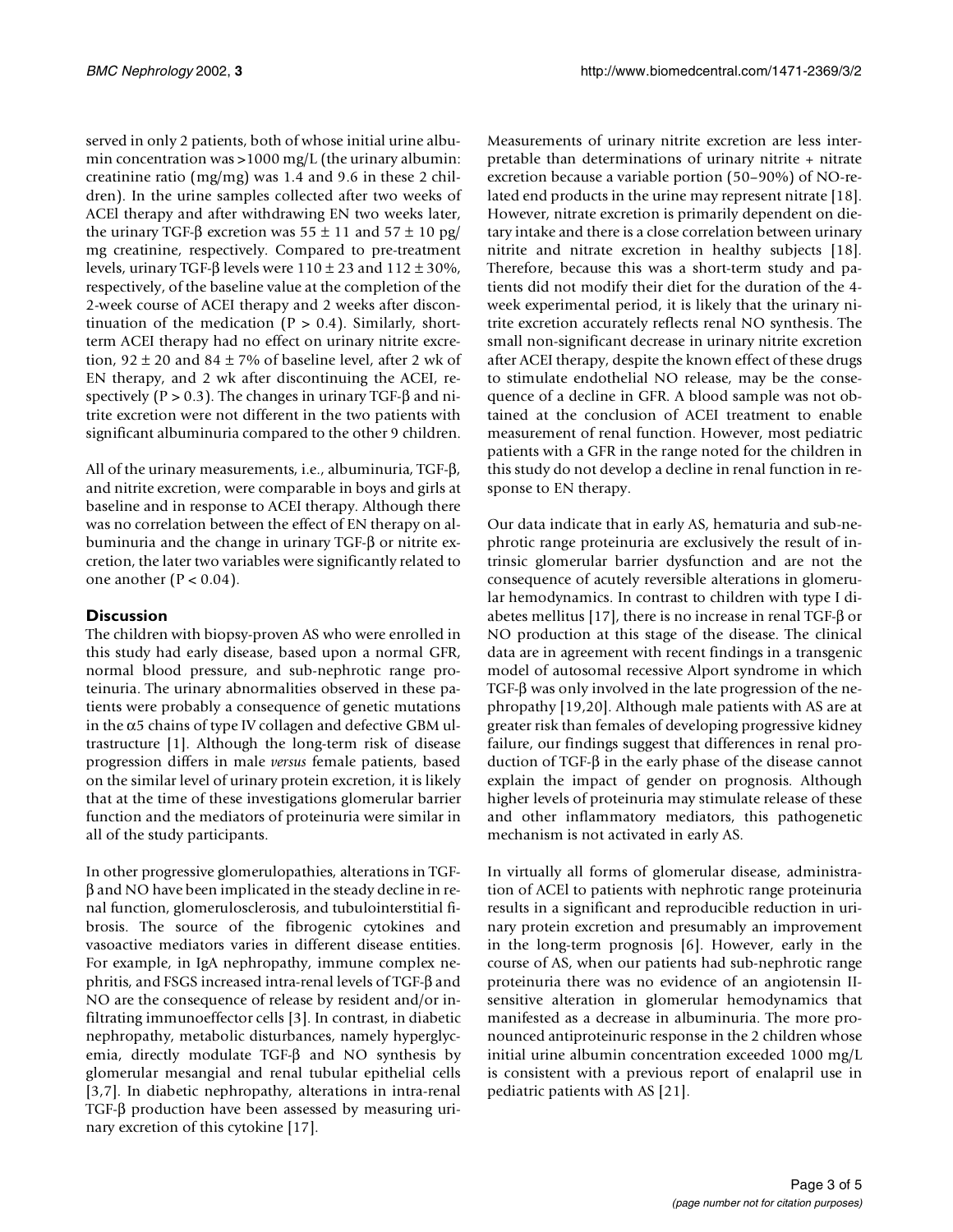It is important to note that our protocol to determine the effect of short-term administration of ACEl on urinary protein excretion has been effective in other forms of glomerular disease in which hemodynamic alterations have been linked to perturbations in glomerular permselectivity, namely sickle cell nephropathy [\[16](#page-3-12)]. We cannot exclude the possibility that once-a-day administration of EN was ineffective because of different pharmacokinetics and a shorter drug half-life in children. The response to short-term ACEI was significantly lower in our patients with AS (2/11 children had >33% reduction in albuminuria) *versus* published reports in adults with sickle cell nephropathy (10/10 had a comparable decrease in albuminuria) ( $P < 0.0005$ ) [\[16](#page-3-12)]. The 95% confidence interval on this difference indicates that at most 40% of children with AS are likely to demonstrate a meaningful reduction in albuminuria following 2 weeks of EN therapy. Thus, despite the small sample size in this study, it is reasonable to conclude that ACEI treatment will be ineffective in lowering urinary protein excretion in children with early AS.

Whether long-term ACEI therapy is effective in patients with AS who have developed heavy proteinuria is uncertain. Additional studies will be needed to determine whether ACEI treatment at later stages of the disease reduces proteinuria, precisely when in the disease course ACEI responsiveness supervenes, and whether this change is paralleled by alterations in urinary TGF-β and nitrite excretion. Experimental protocols designed to evaluate the impact of ACEI therapy in transgenic models of AS will help clarify the role of this treatment at various stages in the course of the disease.

#### **Conclusion**

Our results suggest that early AS represents an isolated defect in GBM composition and ultrastructure resulting in a pure glomerular protein leak. At this stage of the disease, there is no stimulus to increase TGF-β or NO production nor is there evidence of an angiotensin II-sensitive alteration in glomerular hemodynamics. Short-term administration of an ACEI to patients with early AS does not cause a reversible decrease in proteinuria. We speculate that with longer duration of disease and increasing urinary protein excretion, the pathophysiology of AS becomes similar to other glomerulopathies with involvement of altered glomerular hemodynamics, inflammatory mediators, chemokines, and fibrogenic cytokines. At this advanced stage, aggressive ACEI therapy may have a renoprotective role. Further studies are needed to determine the exact time point in the course of AS when administration of an ACEI is a useful intervention to effectively lower urinary protein excretion and stabilize renal function.

#### **Competing Interests**

None

#### **Acknowledgement**

This work was supported in part by a grant from Merck Inc. (West Point, PA).

#### **References**

- <span id="page-3-0"></span>1. [Kashtan CE:](http://www.ncbi.nlm.nih.gov/entrez/query.fcgi?cmd=Retrieve&db=PubMed&dopt=Abstract&list_uids=9727383) **Alport Syndrome and thin glomerular basement membrane disease.** *J Am Soc Nephrol* 1998, **9:**1736-1750
- 2. [Border WA, Noble NA:](http://www.ncbi.nlm.nih.gov/entrez/query.fcgi?cmd=Retrieve&db=PubMed&dopt=Abstract&list_uids=7935686) **Transforming growth factor-**β **in tissue fibrosis.** *N Engl J Med* 1994, **331:**1286-1292
- <span id="page-3-1"></span>3. [Yamamoto T, Noble NA, Cohen AH, Nast CC, Hishida A, Gold LI,](http://www.ncbi.nlm.nih.gov/entrez/query.fcgi?cmd=Retrieve&db=PubMed&dopt=Abstract&list_uids=8821830) [Border WA:](http://www.ncbi.nlm.nih.gov/entrez/query.fcgi?cmd=Retrieve&db=PubMed&dopt=Abstract&list_uids=8821830) **Expression of transforming growth factor-**β **isoforms in human glomerular diseases.** *Kidney Int* 1996, **49:**461- 469
- <span id="page-3-2"></span>4. [Haynes WG, Hand MF, Dockrell MEC, Eadington DW, Lee MR, Hus](http://www.ncbi.nlm.nih.gov/entrez/query.fcgi?cmd=Retrieve&db=PubMed&dopt=Abstract&list_uids=9087680)[sein Z, Benjamin N, Webb DJ:](http://www.ncbi.nlm.nih.gov/entrez/query.fcgi?cmd=Retrieve&db=PubMed&dopt=Abstract&list_uids=9087680) **Physiological role of nitric oxide in regulation of renal function in humans.** *Am J Physiol* 1997, **272:**F364-F371
- <span id="page-3-3"></span>5. [Schmidt RJ, Baylis C:](http://www.ncbi.nlm.nih.gov/entrez/query.fcgi?cmd=Retrieve&db=PubMed&dopt=Abstract&list_uids=10972689) **Total nitric oxide production is low in patients with chronic renal disease.** *Kidney Int* 2000, **58:**1261-1266
- <span id="page-3-4"></span>6. [Taal MW, Brenner BM:](http://www.ncbi.nlm.nih.gov/entrez/query.fcgi?cmd=Retrieve&db=PubMed&dopt=Abstract&list_uids=10792600) **Renoprotective benefits of RAS inhibition: from ACEI to angiotensin II antagonists.** *Kidney Int* 2000, **57:**1803-1817
- <span id="page-3-5"></span>7. Ketteler M, Noble NA, Border WA: **Transforming growth factor-**β **and angiotensin II: The missing link from glomerular hyperfiltration to glomerulosclerosis?** *Ann Rev Physiol* 1995, **57:**279-295
- <span id="page-3-6"></span>8. [Shin GT, Kim SJ, Ma KA, Kim HS, Kim D:](http://www.ncbi.nlm.nih.gov/entrez/query.fcgi?cmd=Retrieve&db=PubMed&dopt=Abstract&list_uids=11054345) **ACE inhibitors attenuate expression of renal transforming growth factor-**β **in humans.** *Am J Kidney Dis* 2000, **36:**894-902
- <span id="page-3-7"></span>9. [Ketteler M, Border WA, Noble NA:](http://www.ncbi.nlm.nih.gov/entrez/query.fcgi?cmd=Retrieve&db=PubMed&dopt=Abstract&list_uids=8067379) **Cytokines and L-arginine in renal injury and repair.** *Am J Physiol* 1994, **267:**F197-F207
- 10. [Wu LL, Cox A, Roe CJ, Dziadek M, Cooper ME, Gilbert RE:](http://www.ncbi.nlm.nih.gov/entrez/query.fcgi?cmd=Retrieve&db=PubMed&dopt=Abstract&list_uids=9150473) **Transforming growth factor beta 1 and renal injury following subtotal nephrectomy in the rat: role of the renin-angiotensin system.** *Kidney Int* 1997, **51:**1553-1567
- 11. [Zoja C, Donadelli R, Corna D, Testa D, Facchinetti D, Maffi R, Luzza](http://www.ncbi.nlm.nih.gov/entrez/query.fcgi?cmd=Retrieve&db=PubMed&dopt=Abstract&list_uids=9016898)[na E, Colosio V, Bertani T, Remuzzi G:](http://www.ncbi.nlm.nih.gov/entrez/query.fcgi?cmd=Retrieve&db=PubMed&dopt=Abstract&list_uids=9016898) **The renoprotective properties of angiotensin-converting enzyme inhibitors in a chronic model of membranous nephropathy are solely due to the inhibition of angiotensin II: evidence based on comparative studies with a receptor antagonist.** *Am J Kidney Dis* 1997, **29:**254-264
- <span id="page-3-8"></span>12. Schwobel J, Fischer T, Lanz B, Mohaupt M: **Angiotensin II receptor subtypes determine induced NO production in rat glomerular mesangial cells.** *Am J Physiol* 2000, **279:**F1092-F1100
- <span id="page-3-9"></span>13. [Schwartz GJ, Haycock CB, Edelmann CM Jr, Spitzer A:](http://www.ncbi.nlm.nih.gov/entrez/query.fcgi?cmd=Retrieve&db=PubMed&dopt=Abstract&list_uids=951142) **A simple estimate of glomerular filtration rate in children derived from body length and plasma creatinine.** *Pediatrics* 1976, **58:**259-263
- <span id="page-3-10"></span>14. [Schwartz GJ, Gauthier BG:](http://www.ncbi.nlm.nih.gov/entrez/query.fcgi?cmd=Retrieve&db=PubMed&dopt=Abstract&list_uids=3973793) A simple estimate of glomerular fil**tration rate in adolescent boys.** *J Pediatr* 1985, **106:**522-526
- <span id="page-3-11"></span>15. [National High Blood Pressure Education Program Working Group:](http://www.ncbi.nlm.nih.gov/entrez/query.fcgi?cmd=Retrieve&db=PubMed&dopt=Abstract&list_uids=8885941) **Update on the 1987 task force report on high blood pressure in children an adolescents: A working group report from the national high blood pressure education program.** *Pediatrics* 1996, **98:**649-658
- <span id="page-3-12"></span>[16. Falk RJ, Scheinman J, Phillips G, Orringer E, Johnson A, Jennette JC:](http://www.ncbi.nlm.nih.gov/entrez/query.fcgi?cmd=Retrieve&db=PubMed&dopt=Abstract&list_uids=1542341) **Prevalence and pathologic features of sickle cell nephropathy and response to inhibition of angiotensin-converting enzyme.** *N Engl J Med* 1992, **326:**910-915
- <span id="page-3-13"></span>17. [Korpinen E, Akerblom HK, Teppo AM, Gronhagen-Riska C,](http://www.ncbi.nlm.nih.gov/entrez/query.fcgi?cmd=Retrieve&db=PubMed&dopt=Abstract&list_uids=10834427) [Hukkanen L, Vaarala O:](http://www.ncbi.nlm.nih.gov/entrez/query.fcgi?cmd=Retrieve&db=PubMed&dopt=Abstract&list_uids=10834427) **Urinary transforming growth factor-**β**1 and** α**1-microglobulin in children and adolescents with type I diabetes.** *Diabetes Care* 2000, **23:**664-668
- <span id="page-3-14"></span>18. Kurioka S, Koshimura K, Sugitani M, Murakami Y, Nishiki M, Kato Y: **Analysis of urinary nitric oxide metabolites in healthy subjects.** *Endocrine J* 2000, **46:**421-428
- <span id="page-3-15"></span>19. [Sayers R, Kalluri R, Rodgers KD, Shield CF, Meehan DT, Cosgrove D:](http://www.ncbi.nlm.nih.gov/entrez/query.fcgi?cmd=Retrieve&db=PubMed&dopt=Abstract&list_uids=10571774) **Role for transforming growth factor-betal in Alport renal disease progression.** *Kidney Int* 1999, **56:**1662-1673
- <span id="page-3-16"></span>20. [Cosgrove D, Rodgers K, Meehan D, Miller C, Bovard K, Gilroy A,](http://www.ncbi.nlm.nih.gov/entrez/query.fcgi?cmd=Retrieve&db=PubMed&dopt=Abstract&list_uids=11073824) [Gardner H, Kotelianski V, Gotwals P, Amatucci G,](http://www.ncbi.nlm.nih.gov/entrez/query.fcgi?cmd=Retrieve&db=PubMed&dopt=Abstract&list_uids=11073824) *et al*: **Integrin al-**